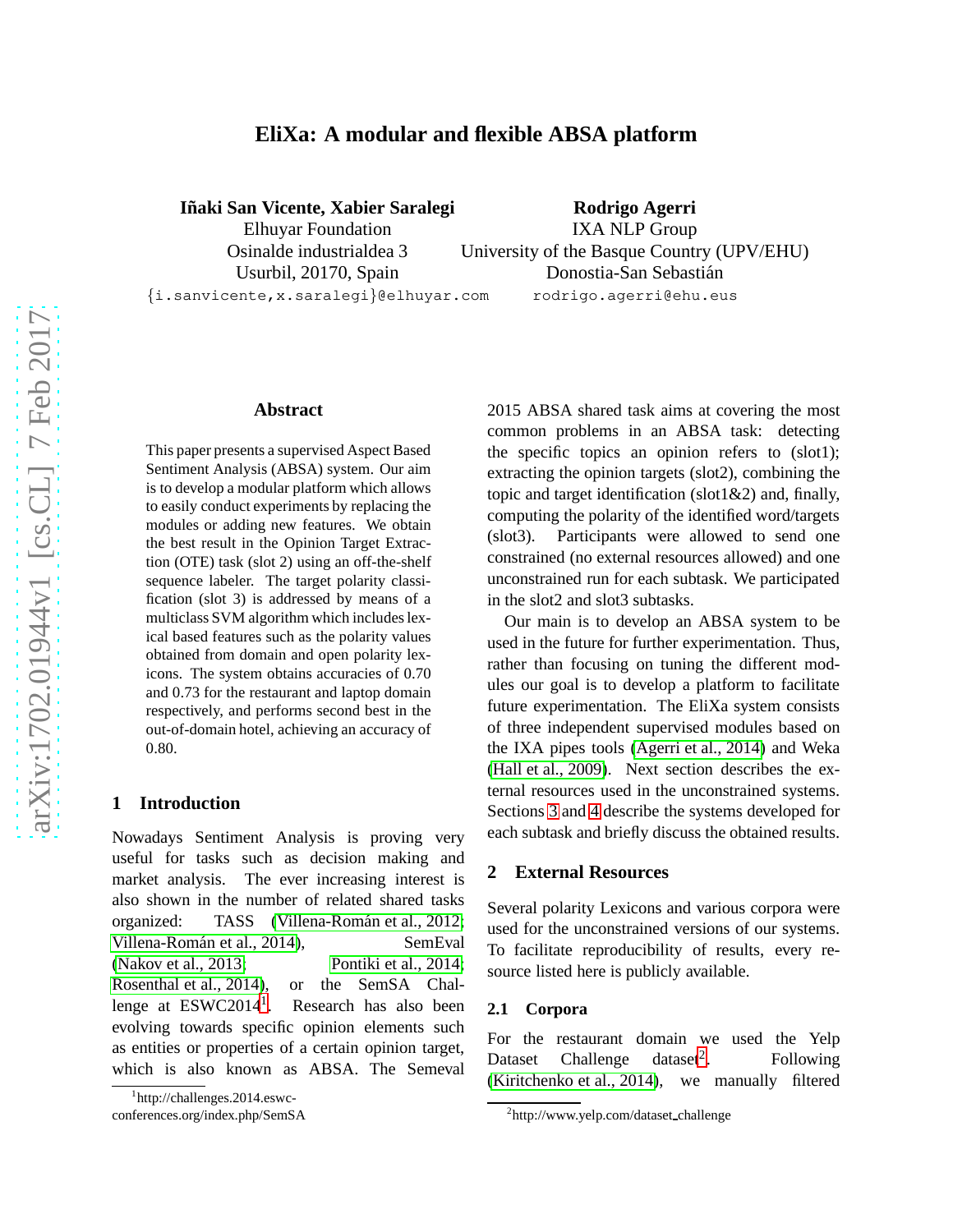out categories not corresponding to food related businesses (173 out of 720 were finally selected). A total of 997,721 reviews (117.1M tokens) comprise what we henceforth call the *Yelp food corpus*  $(C_{Yeln}).$ 

For the laptop domain we leveraged a corpus composed of Amazon reviews of electronic devices [\(Jo and Oh, 2011\)](#page-4-7). Although only 17,53% of the reviews belong to laptop products, early experiments showed the advantage of using the full corpus for both slot 2 and slot 3 subtasks. The *Amazon electronics corpus* ( $C_{Amaxon}$ ) consists of 24,259 reviews (4.4M tokens). Finally, the English Wikipedia was also used to induce word clusters using word2vec [\(Mikolov et al., 2013\)](#page-4-8).

#### **2.2 Polarity Lexicons**

We generated two types of polarity lexicons to represent polarity in the slot3 subtasks: general purpose and domain specific polarity lexicons.

A general purpose polarity lexicon  $L_{gen}$  was built by combining four well known polarity lexicons: SentiWordnet SWN [\(Baccianella et al., 2010\)](#page-4-9), General Inquirer GI [\(Stone et al., 1966\)](#page-4-10), Opinion Finder  $OF$  [\(Wilson et al., 2005\)](#page-5-1) and Liu's sentiment lexicon Liu [\(Hu and Liu, 2004\)](#page-4-11). When a lemma occurs in several lexicons, its polarity is solved according to the following priority order:  $Liu > OF$  $> GI > SWN$ . The order was set based on the results of [\(San Vicente et al., 2014\)](#page-4-12). All polarity weights were normalized to a  $[-1, 1]$  interval. Polarity categories were mapped to weights for GI  $(neg_+ \rightarrow -0.8; neg \rightarrow -0.6; neg_+ \rightarrow -0.2; pos_+ \rightarrow 0.2;$  $pos\rightarrow 0.6$ ;  $pos_{+}\rightarrow 0.8$ ), Liu and OF (neg $\rightarrow$ -0.7;  $pos\rightarrow 0.7$  for both). In addition, a restricted lexicon  $L_{genres}$  including only the strongest polarity words was derived from  $L_{gen}$  by applying a threshold of  $\pm 0.6$ .

| Domain     | <b>Polarity Lexicon</b> | <b>Total</b> |
|------------|-------------------------|--------------|
| General    | $L_{gen}$               | 42,218       |
| General    | $L_{qenres}$            | 12,398       |
| Electronic | $L_{A maxon}$           | 4,511        |
| devices    |                         |              |
| Food       | $L_{Yelp}$              | 4.691        |

Table 1: Statistics of the polarity lexicons.

Domain specific polarity lexicons  $L_{Yelp}$  and

 $L_{Amaxon}$  were automatically extracted from  $C_{Yelp}$ and  $C_{Amaxon}$  reviews corpora. Reviews are rated in a [1..5] interval, being 1 the most negative and 5 the most positive. Using the Log-likelihood ratio (LLR) [\(Dunning, 1993\)](#page-4-13) we obtained the ranking of the words which occur more with negative and positive reviews respectively. We considered reviews with 1 and 2 rating as negative and those with 4 and 5 ratings as positive. LLR scores were normalized to a  $[-1, 1]$  interval and included in  $L_{Yelp}$  and  $L_{Amaxon}$ lexicons as polarity weights.

# <span id="page-1-0"></span>**3 Slot2 Subtask: Opinion Target Extraction**

The Opinion Target Extraction task (OTE) is addressed as a sequence labeling problem. We use the *ixa-pipe-nerc* Named Entity Recognition sys- $\text{tem}^3$  $\text{tem}^3$  [\(Agerri et al., 2014\)](#page-4-4) off-the-shelf to train our OTE models; the system learns supervised models via the Perceptron algorithm as described by [\(Collins, 2002\)](#page-4-14). *ixa-pipe-nerc* uses the Apache OpenNLP project implementation of the Percep-tron algorithm<sup>[4](#page-1-2)</sup> customized with its own features. Specifically, *ixa-pipe-nerc* implements basic nonlinguistic local features and on top of those a combination of word class representation features partially inspired by [\(Turian et al., 2010\)](#page-4-15). The word representation features use large amounts of unlabeled data. The result is a quite simple but competitive system which obtains the best constrained and unconstrained results and the first and third best overall results.

The local features implemented are: current token and token shape (digits, lowercase, punctuation, etc.) in a 2 range window, previous prediction, beginning of sentence, 4 characters in prefix and suffix, bigrams and trigrams (token and shape). On top of them we induce three types of word representations:

• Brown [\(Brown et al., 1992\)](#page-4-16) clusters, taking the 4th, 8th, 12th and 20th node in the path. We induced 1000 clusters on the Yelp reviews dataset described in section [2.1](#page-0-2) using the tool imple-mented by Liang<sup>[5](#page-1-3)</sup>.

<sup>3</sup> https://github.com/ixa-ehu/ixa-pipe-nerc

<span id="page-1-1"></span><sup>4</sup> http://opennlp.apache.org/

<span id="page-1-3"></span><span id="page-1-2"></span><sup>5</sup> https://github.com/percyliang/brown-cluster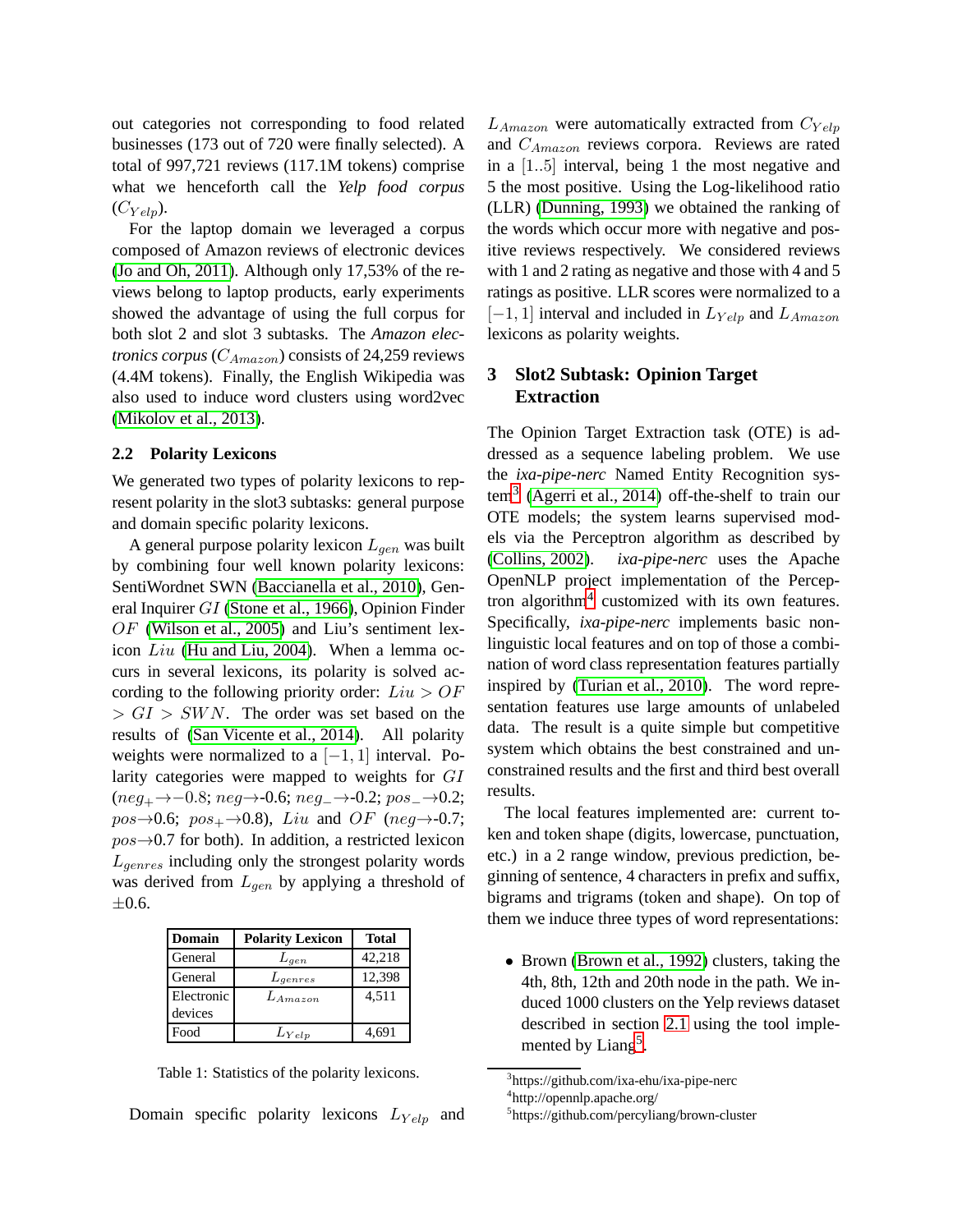- Clark [\(Clark, 2003\)](#page-4-17) clusters, using the standard configuration to induce 200 clusters on the Yelp reviews dataset and 100 clusters on the food portion of the Yelp reviews dataset.
- Word2vec [\(Mikolov et al., 2013\)](#page-4-8) clusters, based on K-means applied over the extracted word vectors using the skip-gram algorithm<sup>[6](#page-2-1)</sup>; 400 clusters were induced using the Wikipedia.

The implementation of the clustering features looks for the cluster class of the incoming token in one or more of the clustering lexicons induced following the three methods listed above. If found, then we add the class as a feature. The Brown clusters only apply to the token related features, which are duplicated. We chose the best combination of features using 5-fold cross validation, obtaining 73.03 F1 score with local features (e.g. constrained mode) and 77.12 adding the word clustering features, namely, in unconstrained mode. These two configurations were used to process the test set in this task. Table [2](#page-2-2) lists the official results for the first 4 systems in the task.

| System (type)      | <b>Precision</b> | <b>Recall</b> | F1 score |
|--------------------|------------------|---------------|----------|
| <b>Baseline</b>    | 55.42            | 43.4          | 48.68    |
| $E$ li $X$ a $(u)$ | 68.93            | 71.22         | 70.05    |
| NLANGP(u)          | 70.53            | 64.02         | 67.12    |
| $E$ liXa $(c)$     | 67.23            | 66.61         | 66.91    |
| IHS-RD-Belarus (c) | 67.58            | 59.23         | 63.13    |

<span id="page-2-2"></span>Table 2: Results obtained on the slot2 evaluation on restaurant data.

The results show that leveraging unlabeled text is helpful in the OTE task, obtaining an increase of 7 points in recall. It is also worth mentioning that our constrained system (using non-linguistic local features) performs very closely to the second best overall system by the NLANGP team (unconstrained). Finally, we would like to point out to the overall low results in this task (for example, compared to the 2014 edition), due to the very small and difficult training set (e.g., containing many short samples such as "Tasty Dog!") which made it extremely hard to learn good models for this task. The OTE models will be made freely available in the *ixa-pipe-nerc* website in time for SemEval 2015.

#### <span id="page-2-0"></span>**4 Slot3 Subtask: Sentiment Polarity**

The EliXa system implements a single multiclass SVM classifier. We use the SMO implementation provided by the Weka library [\(Hall et al., 2009\)](#page-4-5). All the classifiers built over the training data were evaluated via 10-fold cross validation. The complexity parameter was optimized as  $(C = 1.0)$ . Many configurations were tested in this experiments, but in the following we only will describe the final setting.

### **4.1 Baseline**

The very first features we introduced in our classifier were token ngrams. Initial experiments showed that lemma ngrams (lgrams) performed better than raw form ngrams. One feature per lgram is added to the vector representation, and lemma frequency is stored. With respect to the ngram size used, we tested up to 4-gram features and improvement was achieved in laptop domain but only when not combined with other features.

#### **4.2 PoS**

PoS tag and lemma information, obtained using the IXA pipes tools [\(Agerri et al., 2014\)](#page-4-4), were also included as features. One feature per PoS tag was added again storing the number of occurrences of a tag in the sentence. These features slightly improve over the baseline only in the restaurant domain.

#### **4.3 Window**

Given that a sentence may contain multiple opinions, we define a window span around a given opinion target (5 words before and 5 words after). When the target of an opinion is null the whole sentence is taken as span. Only the restaurant and hotel domains contained gold target annotations so we did not use this feature in the laptop domain.

#### **4.4 Polarity Lexicons**

The positive and negative scores we extracted as features from both general purpose and domain specific lexicons. Both scores are calculated as the sum of every positive/negative score in the corresponding lexicon divided by the number of words in the sentence. Features obtained from the general lexicons provide a slight improvement.  $L_{genres}$  is better for restaurant domain, while  $L_{gen}$  is better for laptops.

<span id="page-2-1"></span><sup>6</sup> https://code.google.com/p/word2vec/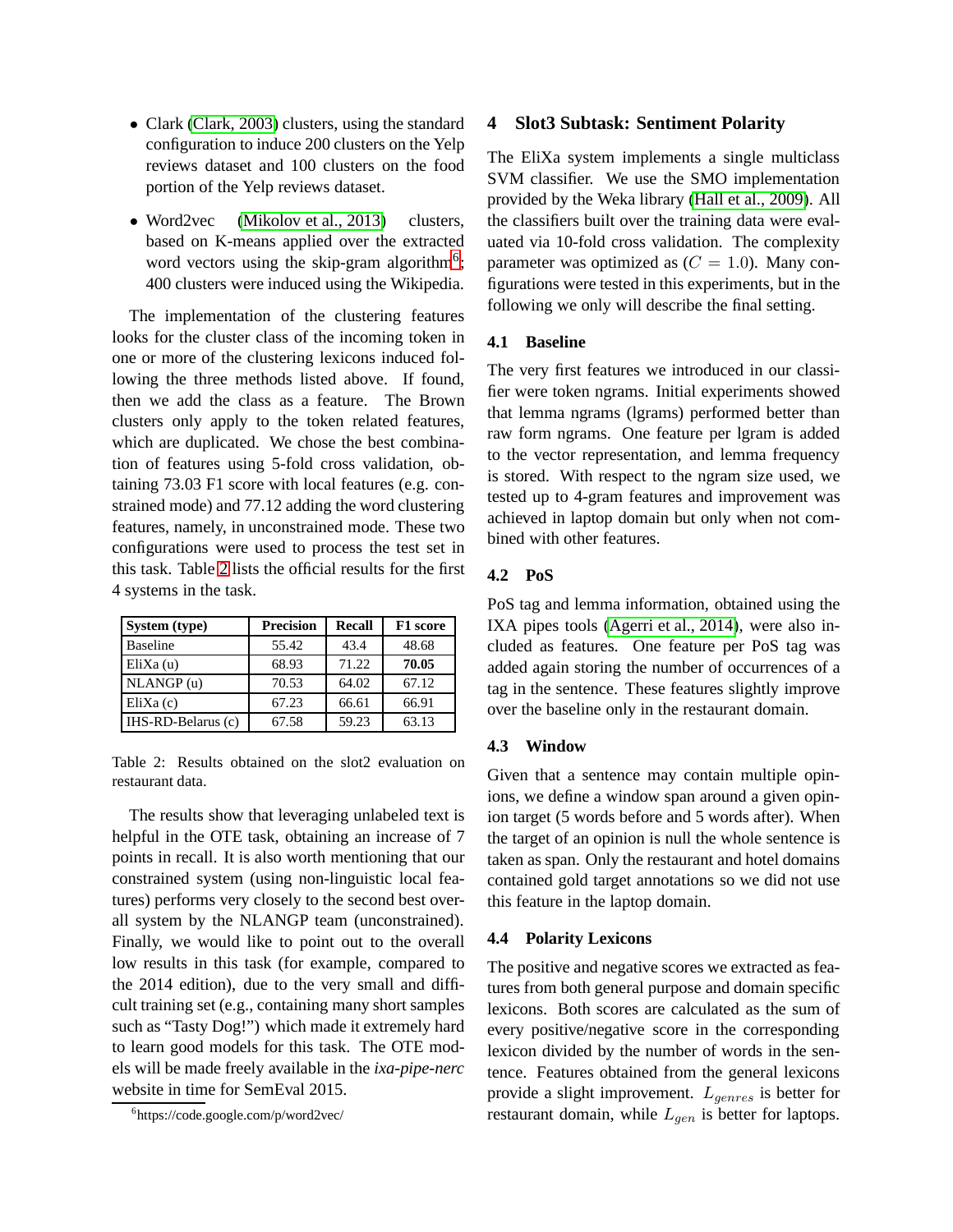Domain specific lexicons  $L_{Amaxon}$  and  $L_{Yelp}$  also help as shown by tables [3](#page-3-0) and [4.](#page-3-1)

#### **4.5 Word Clusters**

Word2vec clustering features combine best with the rest as shown by table [3.](#page-3-0) These features only were useful for the restaurant domain, perhaps due to the small size of the laptops domain data.

#### **4.6 Feature combinations**

Every feature, when used in isolation, only marginally improves the baseline. Some of them, such as the E&A features (using the gold information from the slot1 subtask) for the laptop domain, only help when combined with others. Best performance is achieved when several features are combined. As shown by tables 4 and 5, improvement over the baseline ranges between 2,8% and 1,9% in the laptop and restaurant domains respectively.

| Classifier                                  | Acc Rest    |
|---------------------------------------------|-------------|
| Baseline (organizers)                       | 78.8        |
| <b>Baseline</b>                             |             |
| 1 gram                                      | 80.11       |
| 21gram                                      | 79.3        |
| $11qram + E\&A$                             | 79.8        |
| 11qram(w5)                                  | 80.41       |
| $11qram + PoS$                              | 80.59(c)    |
| <b>Lexicons</b>                             |             |
| $11gram + L_{gen}$                          | 80.6        |
| $11gram + L_{genres}$                       | 81          |
| $11gram + L_{Yelp}$                         | 80.9        |
| <b>Combinations</b>                         |             |
| $1lgram(w5) + w2v(C_{Yelp}) + L_{genses} +$ | $82.34$ (u) |
| $L_{Yelp} + PoS$                            |             |

<span id="page-3-0"></span>Table 3: Slot3 ablation experiments for restaurants. (c) and (u) refer to constrained and unconstrained tracks.

## **4.7 Results**

Table [5](#page-3-2) shows the result achieved by our sentiment polarity classifier. Although for both restaurant and laptops domains we obtain results over the baseline both performance are modest.

In contrast, for the out of domain track, which was evaluated on hotel reviews our system obtains the third highest score. Because of the similarity of the domains, we straightforwardly applied our restaurant domain models. The good results of the con-

| Classifier                                 | Acc Lapt    |
|--------------------------------------------|-------------|
| Baseline (organizers)                      | 78.3        |
| <b>Baseline</b>                            |             |
| 1 gram                                     | 79.33       |
| 21gram                                     | 79.7        |
| $11qram + clusters(w2v)$                   | 79.23       |
| $11qram + E\&A$                            | 79.23       |
| $11qram + PoS$                             | 78.88       |
| Lexicons                                   |             |
| $11gram + L_{gen}$                         | 79.2        |
| $11gram + L_{qenres}$                      | 79          |
| $1lgram + L_{Amaxon}$                      | 79.7        |
| <b>Combinations</b>                        |             |
| $11qram + PoS + E\&A$                      | 79.99(c)    |
| $2lgram + PoS + E\&A$                      | 78.27       |
| $1lgram + L_{genres} + L_{Amaxon} + PoS +$ | $80.85$ (u) |
| E& A                                       |             |

<span id="page-3-1"></span>Table 4: Slot3 ablation experiments for laptops; (c) and (u) refer to constrained and unconstrained tracks.

strained system could mean that the feature combination used may be robust across domains. With respect to the unconstrained system, we suspect that such a good performance is achieved due to the fact that word cluster information was very adequate for the hotel domain, because  $C_{yelp}$  contains a 10.55% of hotel reviews.

| <b>System</b>   | Rest.     | Lapt.    | Hotel            |
|-----------------|-----------|----------|------------------|
| <b>Baseline</b> | 63.55     | 69.97    | 71.68 (majority) |
| Sentiue         | 78.70(1)  | 79.35(1) | 71.68(4)         |
| lsislif         | 75.50(3)  | 77.87(3) | 85.84(1)         |
| EliXa(u)        | 70.06(10) | 72.92(7) | 79.65(3)         |
| $E$ liXa $(c)$  | 67.34(14) | 71.55(9) | 74.93(5)         |

<span id="page-3-2"></span>Table 5: Results obtained on the slot3 evaluation on restaurant data; ranking in brackets.

## **5 Conclusions**

We have presented a modular and supervised ABSA platform developed to facilitate future experimentation in the field. We submitted runs corresponding to the slot2 and slot3 subtasks, obtaining competitive results. In particular, we obtained the best results in slot2 (OTE) and for slot3 we obtain 3rd best result in the out-of-domain track, which is nice for a supervised system. Finally, a system for topic detection (slot1) is currently under development.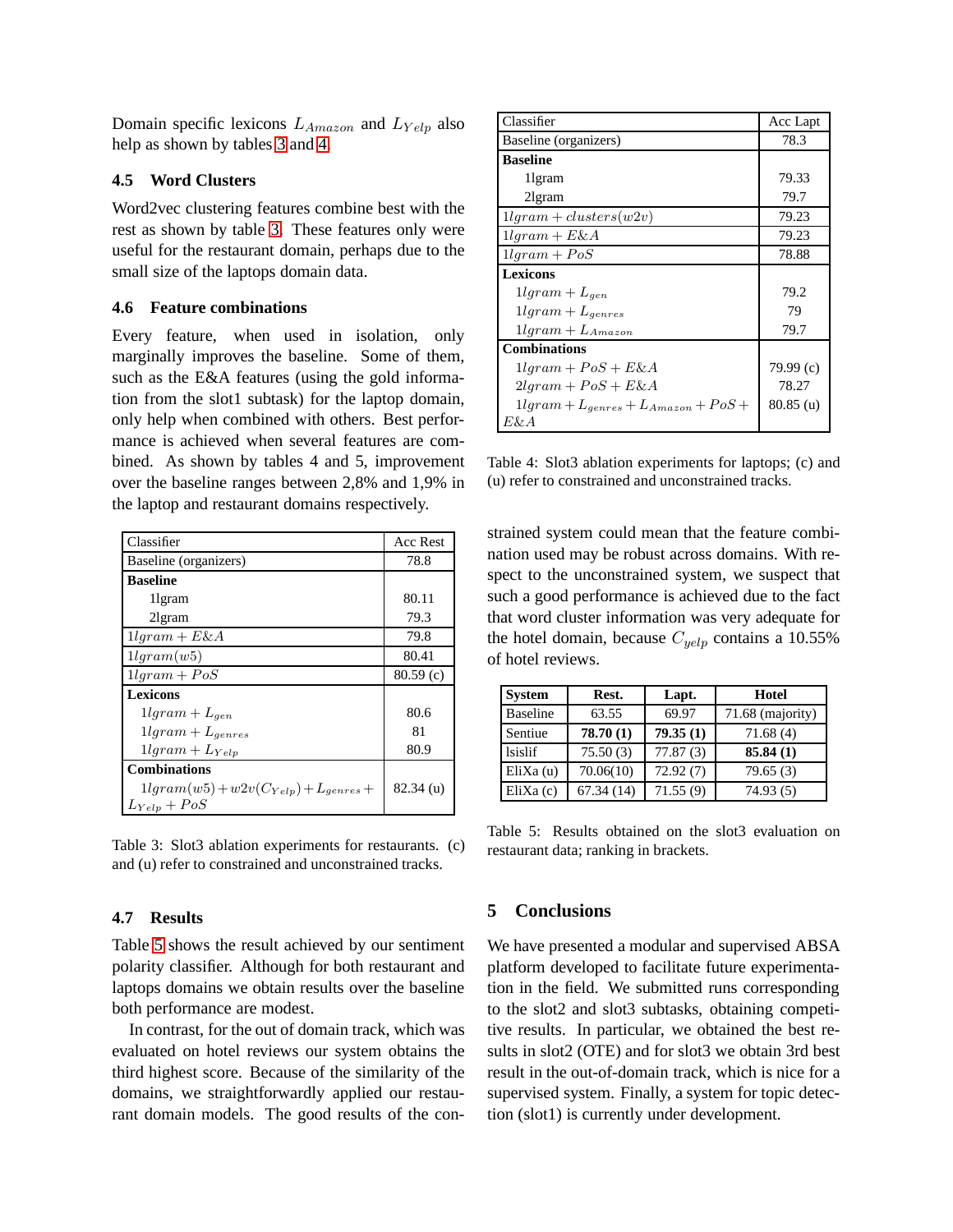### **6 Acknowledgments**

This work has been supported by the following projects: ADi project (Etortek grant No. IE-14-382), NewsReader (FP7-ICT 2011-8-316404), SKaTer (TIN2012-38584-C06-02) and Tacardi (TIN2012- 38523-C02-01).

#### **References**

- <span id="page-4-4"></span>[Agerri et al.2014] Rodrigo Agerri, Josu Bermudez, and German Rigau. 2014. Ixa pipeline: Efficient and ready to use multilingual nlp tools. In *Proceedings of the 9th Language Resources and Evaluation Conference (LREC2014)*, pages 26–31, Reykjavik, Iceland, May.
- <span id="page-4-9"></span>[Baccianella et al.2010] S. Baccianella, A. Esuli, and F. Sebastiani. 2010. SentiWordNet 3.0: An enhanced lexical resource for sentiment analysis and opinion mining. In *Seventh conference on International Language Resources and Evaluation (LREC-2010), Malta.*, volume 25.
- <span id="page-4-16"></span>[Brown et al.1992] Peter F Brown, Peter V Desouza, Robert L Mercer, Vincent J Della Pietra, and Jenifer C Lai. 1992. Class-based n-gram models of natural language. *Computational linguistics*, 18(4):467–479.
- <span id="page-4-17"></span>[Clark2003] Alexander Clark. 2003. Combining distributional and morphological information for part of speech induction. In *Proceedings of the tenth conference on European chapter of the Association for Computational Linguistics-Volume 1*, pages 59–66.
- <span id="page-4-14"></span>[Collins2002] Michael Collins. 2002. Discriminative training methods for hidden markov models: Theory and experiments with perceptron algorithms. In *Proceedings of the ACL-02 conference on Empirical methods in natural language processing-Volume 10*, pages 1–8.
- <span id="page-4-13"></span>[Dunning1993] Ted Dunning. 1993. Accurate methods for the statistics of surprise and coincidence. *Computacional Linguistics*, 19(1):61–74, March.
- <span id="page-4-5"></span>[Hall et al.2009] Mark Hall, Eibe Frank, Geoffrey Holmes, Bernhard Pfahringer, Peter Reutemann, and Ian H. Witten. 2009. The WEKA data mining software: an update. *SIGKDD Explor. Newsl.*, 11(1):10–18, november.
- <span id="page-4-11"></span>[Hu and Liu2004] M. Hu and B. Liu. 2004. Mining and summarizing customer reviews. In *Proceedings of the tenth ACM SIGKDD international conference on Knowledge discovery and data mining*, pages 168– 177.
- <span id="page-4-7"></span>[Jo and Oh2011] Yohan Jo and Alice H. Oh. 2011. Aspect and sentiment unification model for online review

analysis. In *Proceedings of the fourth ACM international conference on Web search and data mining*, WSDM '11, pages 815–824, New York, NY, USA. ACM.

- <span id="page-4-6"></span>[Kiritchenko et al.2014] Svetlana Kiritchenko, Xiaodan Zhu, Colin Cherry, and Saif Mohammad. 2014. NRCcanada-2014: Detecting aspects and sentiment in customer reviews. In *Proceedings of the 8th International Workshop on Semantic Evaluation (SemEval 2014)*, pages 437–442, Dublin, Ireland, August.
- <span id="page-4-8"></span>[Mikolov et al.2013] Tomas Mikolov, Ilya Sutskever, Kai Chen, Greg S Corrado, and Jeff Dean. 2013. Distributed representations of words and phrases and their compositionality. In *Advances in Neural Information Processing Systems*, pages 3111–3119.
- <span id="page-4-1"></span>[Nakov et al.2013] Preslav Nakov, Sara Rosenthal, Zornitsa Kozareva, Veselin Stoyanov, Alan Ritter, and Theresa Wilson. 2013. SemEval-2013 task 2: Sentiment analysis in twitter. In *Proceedings of the Seventh International Workshop on Semantic Evaluation (SemEval 2013)*, pages 312–320, Atlanta, Georgia, USA, June.
- <span id="page-4-2"></span>[Pontiki et al.2014] Maria Pontiki, Dimitrios Galanis, John Pavlopoulos, Harris Papageorgiou, Ion Androutsopoulos, and Suresh Manandhar. 2014. Semeval-2014 task 4: Aspect based sentiment analysis. In *Proceedings of the International Workshop on Semantic Evaluation (SemEval)*.
- <span id="page-4-3"></span>[Rosenthal et al.2014] Sara Rosenthal, Preslav Nakov, Alan Ritter, and Veselin Stoyanov. 2014. Semeval-2014 task 9: Sentiment analysis in twitter. In *Proceedings of the 8th International Workshop on Semantic Evaluation, SemEval*, volume 14.
- <span id="page-4-12"></span>[San Vicente et al.2014] Iñaki San Vicente, Rodrigo Agerri, and German Rigau. 2014. Simple, robust and (almost) unsupervised generation of polarity lexicons for multiple languages. In *Proceedings of the 14th Conference of the European Chapter of the Association for Computational Linguistics, EACL2014*, pages 88–97, Gothenburg, Sweden.
- <span id="page-4-10"></span>[Stone et al.1966] P. Stone, D. Dunphy, M. Smith, and D. Ogilvie. 1966. *The General Inquirer: A Computer Approach to Content Analysis*. Cambridge (MA): MIT Press.
- <span id="page-4-15"></span>[Turian et al.2010] Joseph Turian, Lev-Arie Ratinov, and Yoshua Bengio. 2010. Word representations: A simple and general method for semi-supervised learning. In *Proceedings of the 48th Annual Meeting of the Association for Computational Linguistics*, pages 384–394, Uppsala, Sweden, July.
- <span id="page-4-0"></span>[Villena-Román et al.2012] Julio Villena-Román, Sara Lana-Serrano, Eugenio Martínez-Cámara, and José Carlos González-Cristóbal. 2012. Tass-